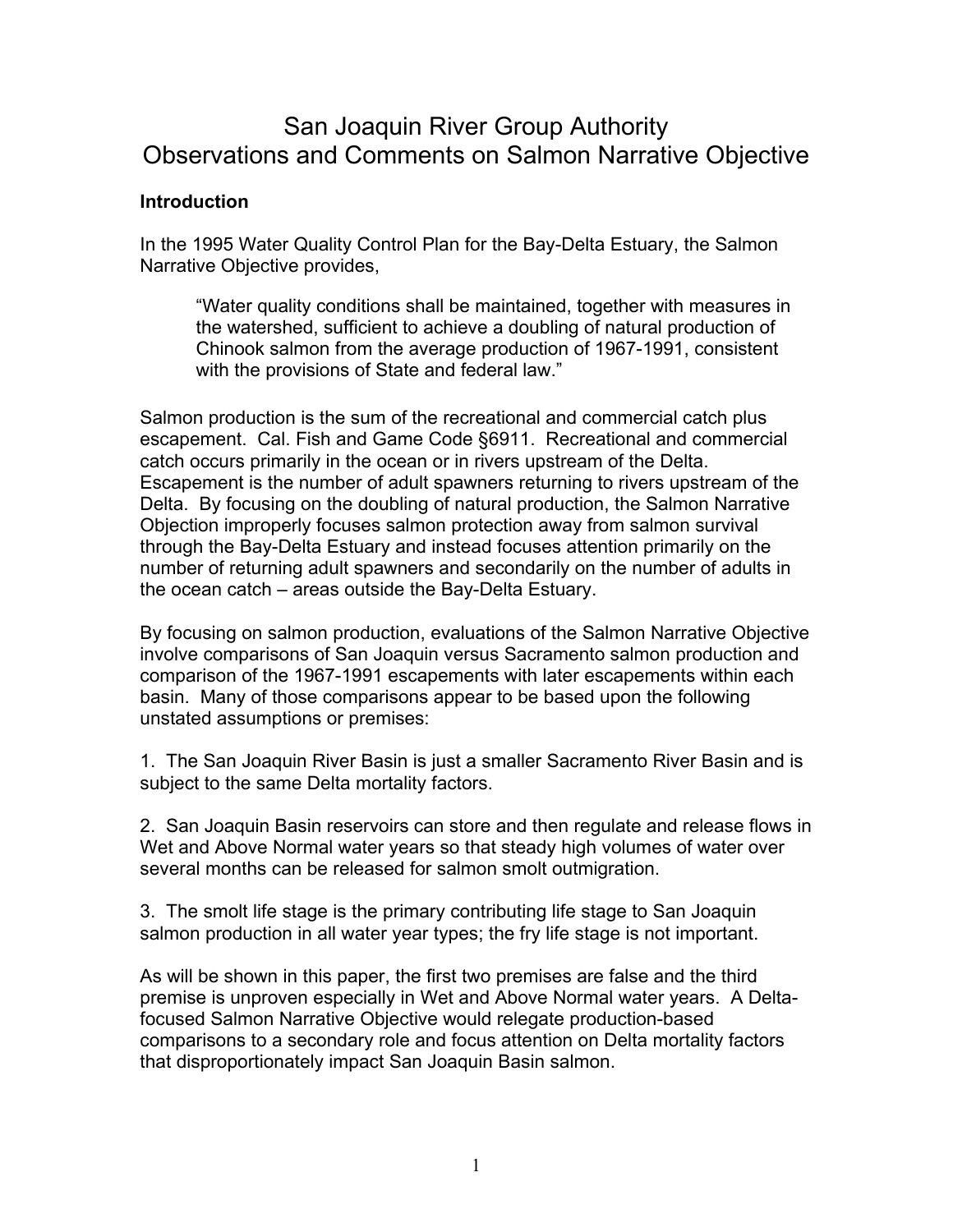### 1. Unequal River Basins and Unequal Delta Mortality Impacts

The San Joaquin River Basin is substantially different from the Sacramento River Basin. The mortality factors in the Delta are substantially different and produce substantially greater impacts on migrating San Joaquin fall-run Chinook salmon than on migrating Sacramento salmon. For the Salmon Narrative Objective, comparisons are made between average annual salmon production in the Sacramento Basin versus the San Joaquin Basin without recognizing those substantial differences. The premise for salmon purposes is that the San Joaquin River Basin is just a smaller Sacramento River Basin, i.e., the two basins are compared on an equal basis without consideration of the substantial differences between the two basins and the substantial disproportionate impact that Delta mortality factors have on San Joaquin salmon. The Salmon Narrative Objective encourages these types of myopic comparisons by improperly focusing away from salmon survival through the Delta.

Since 1987, the Delta Tributary Agencies Committee and now the SJRGA have pointed out the following major differences between the San Joaquin River Basin and the Sacramento River Basin:

(1) The Sacramento River Basin is primarily a rain-fed system, whereas the San Joaquin River Basin is a snow-fed system. This results in a significantly different runoff pattern which was recognized in the development and adoption of a separate index, the 60-20-20 index, for the San Joaquin Basin.

(2) Only three of the four rivers used to calculate the San Joaquin Basin 60-20-20 Index actually contribute flow to the Delta on a regular basis. Historic San Joaquin Basin unimpaired flow percentages: Stanislaus River, 20%; Tuolumne River, 32%; Merced River, 17%; and Upper San Joaquin River, 31%.

 (3) A substantial portion of the Sacramento River flows to the Delta for export, whereas most of the San Joaquin River is used within the basin or is exported out of the basin and around or away from the Delta.

(4) The unimpaired and impaired flows for the Sacramento River Basin are substantially greater than for the San Joaquin River Basin. San Joaquin Basin River actual inflow to the Delta is significantly less than the San Joaquin River Basin's unimpaired flow. Because of (2), (3), and (4) above, for years 1921 to 1993 the average unimpaired San Joaquin River flow was approximately 16% of the total Delta inflow. The San Joaquin River average measured impaired flow was approximately 12% of total Delta inflow (1956-1993).

(5) While the Sacramento Valley and the San Joaquin Valley are roughly the same size geographically, the San Joaquin River Basin only encompasses the approximate Northern one-third of the San Joaquin Valley. The much larger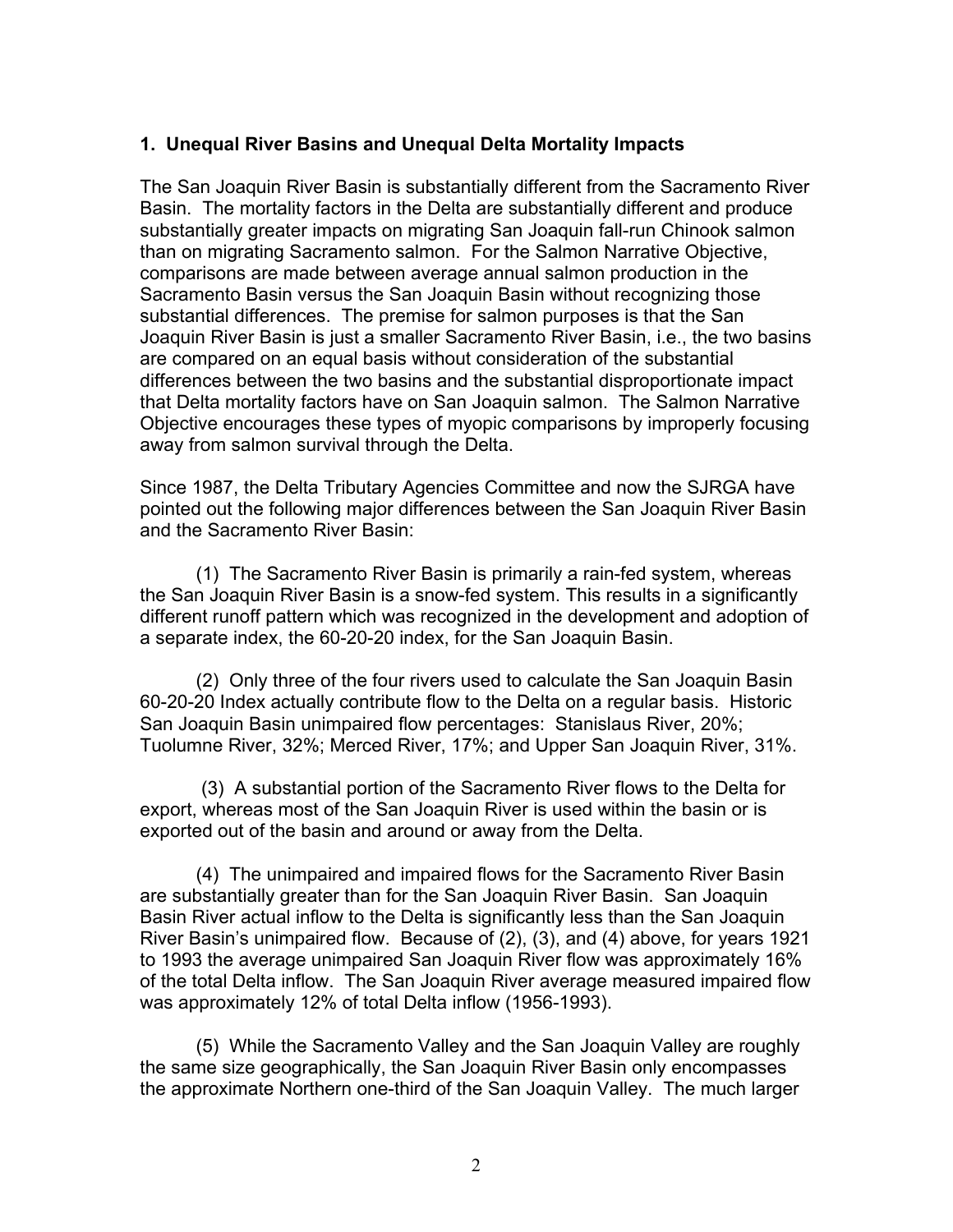Sacramento system has more widespread and diverse salmon spawning and rearing habitats in the Sacramento, Feather, Yuba, Bear, and American Rivers, and Butte, Battle, Chico, Deer, and Mill Creeks, whereas the San Joaquin River Basin is limited to the Stanislaus, Tuolumne, and Merced Rivers. Three major salmon hatcheries (Coleman, Feather River, and Nimbus) support the Sacramento fall-run compared with the single, small Merced River Fish Facility in the San Joaquin Basin.

(6) Because of the location of the Federal and State export pumps in the Southwestern Delta, Delta export operations substantially impact San Joaquin Basin salmon outmigration in all but wet water years. In other words, the fish are either entrained or victims of predation in/or at the pumping facilities.

The most recent example of an analysis that failed to consider the significant differences is The Bay Institute's opening comments dated March 21, 2005, on Vernalis Flow Objective, February-April 14 and May 16-June 30 (BAY-EXH-08).

While the first five differences are very important in understanding the differences between the two basins, the last creates an almost insurmountable handicap for improving San Joaquin Basin salmon production.

### 2. Delta Pumping Off-sets San Joaquin Basin Flow; Role of San Joaquin Basin Flood Management Flows; Potential Contribution of Fry

The Federal Central Valley Project Tracy Pumping Station (completed in 1951) and the California State Water Project Harvey O. Banks Pumping Plant (completed in 1968) withdraw large volumes of water from the Old River channel of the San Joaquin River in the south Delta. The CVP pumping plant at Tracy has a maximum capacity of 4,600 cfs, although the Delta-Mendota Canal leading from the pumps is often limited to 4,200 cfs. The SWP pumping plant has a capacity of 10,300 cfs, but under present operational constraints is generally limited to 6,680 cfs.

Delta water export greatly increased after the SWP was completed (Fig. 1). Combined export rates are now usually over 6,000 cfs almost year-round and often exceed 10,000 cfs (Fig. 2). Since 2000, export reductions below 4,000 cfs have been limited to the spring VAMP and post-VAMP period in April-May. The export rates routinely far exceed the flow of the San Joaquin River at Vernalis except during the limited APR-MAY period and in very wet seasons, such as in 1998 (Figure 3).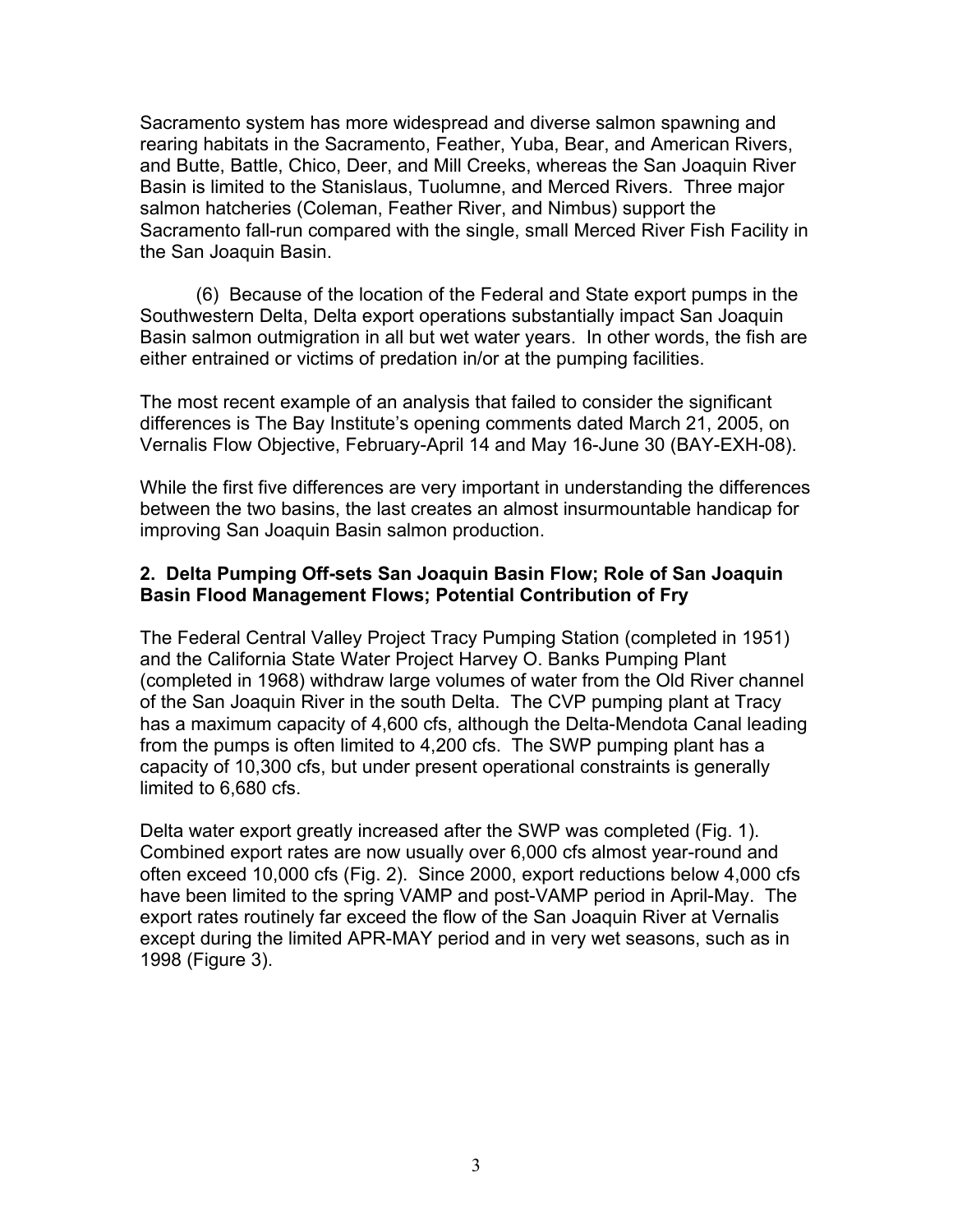

Figure 1. Average annual SWP and CVP export rate for water years 1960-2004.



Figure 2. Daily average flow in the San Joaquin River at Vernalis and combined CVP and SWP export for WY 1996-2004. [WY 1996 (Wet); 1997 (Wet); 1998 (Wet); 1999 (AN); 2000 (AN); 2001 (AN); 2002 (Dry); 2003 (BN); 2004 (Dry)]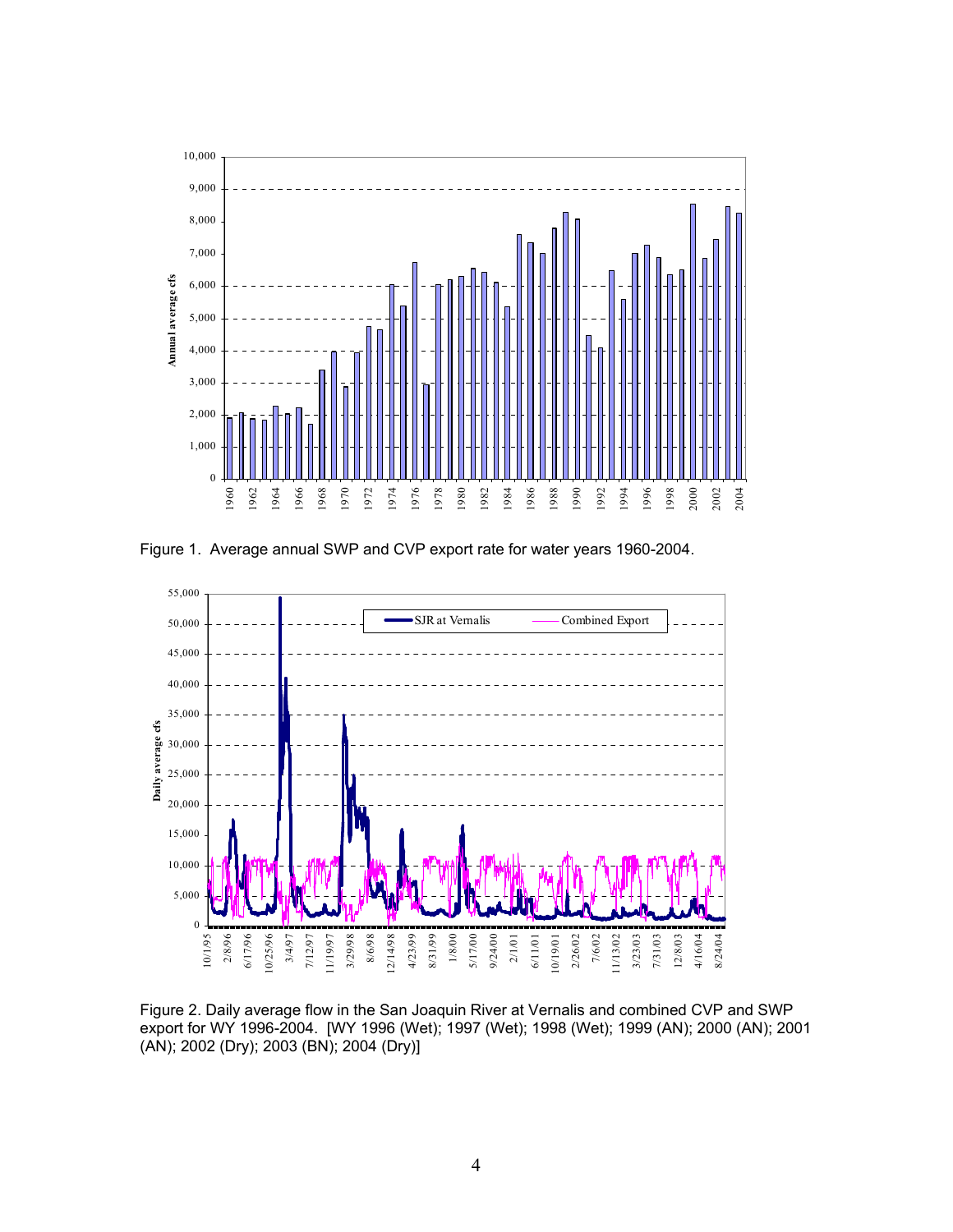

Figure 3. Daily average flow in the San Joaquin River at Vernalis minus combined CVP and SWP export for WY 1996-2004. [WY 1996 (Wet); 1997 (Wet); 1998 (Wet); 1999 (AN); 2000 (AN); 2001 (AN); 2002 (Dry); 2003 (BN); 2004 (Dry)]

Delta morality factors on San Joaquin salmon have been discussed in detail in this and prior Bay-Delta proceedings and will not be repeated here.

Delta export pumping has only minimal impact on Sacramento juvenile salmon, especially when the Delta Cross Channel (DCC) gates are closed. When outmigrating Sacramento juvenile salmon reach the Town of Locke, the major issue between Locke and the Golden Gate is whether the DCC gates are open or closed. If the DCC gates are closed and there are no substantial reverse flows downstream, then Sacramento juveniles experience no significant Delta mortality factors after passing the DCC gates and Georgianna Slough. In contrast, when outmigrating San Joaquin juvenile salmon reach the Head of Old River (HOR), there is no operable HOR Barrier and the temporary barrier is only in place for 30 days. From the HOR, San Joaquin juveniles have a straight course to the Federal export pumps and Clifton Court Forebay (CCF). The distance from the HOR to CCF is less than half the distance from the DCC to CCF. San Joaquin juveniles that successfully bypass the HOR tend to move into Turner Cut and Columbia Cut before the survivors can meet up with any DCC-diverted Sacramento juveniles downstream of Prisoners Point.

In addition to the Federal and State export pumps, San Joaquin salmon fry and smolts are also subject to some 4,000 cfs pumping capacity of Delta agricultural diversions. In 1990, over 1,600 diversion locations had been identified within the Delta [SWRCB Revised Draft WQCP for Salinity (June 1990) at p. 3-25.] serving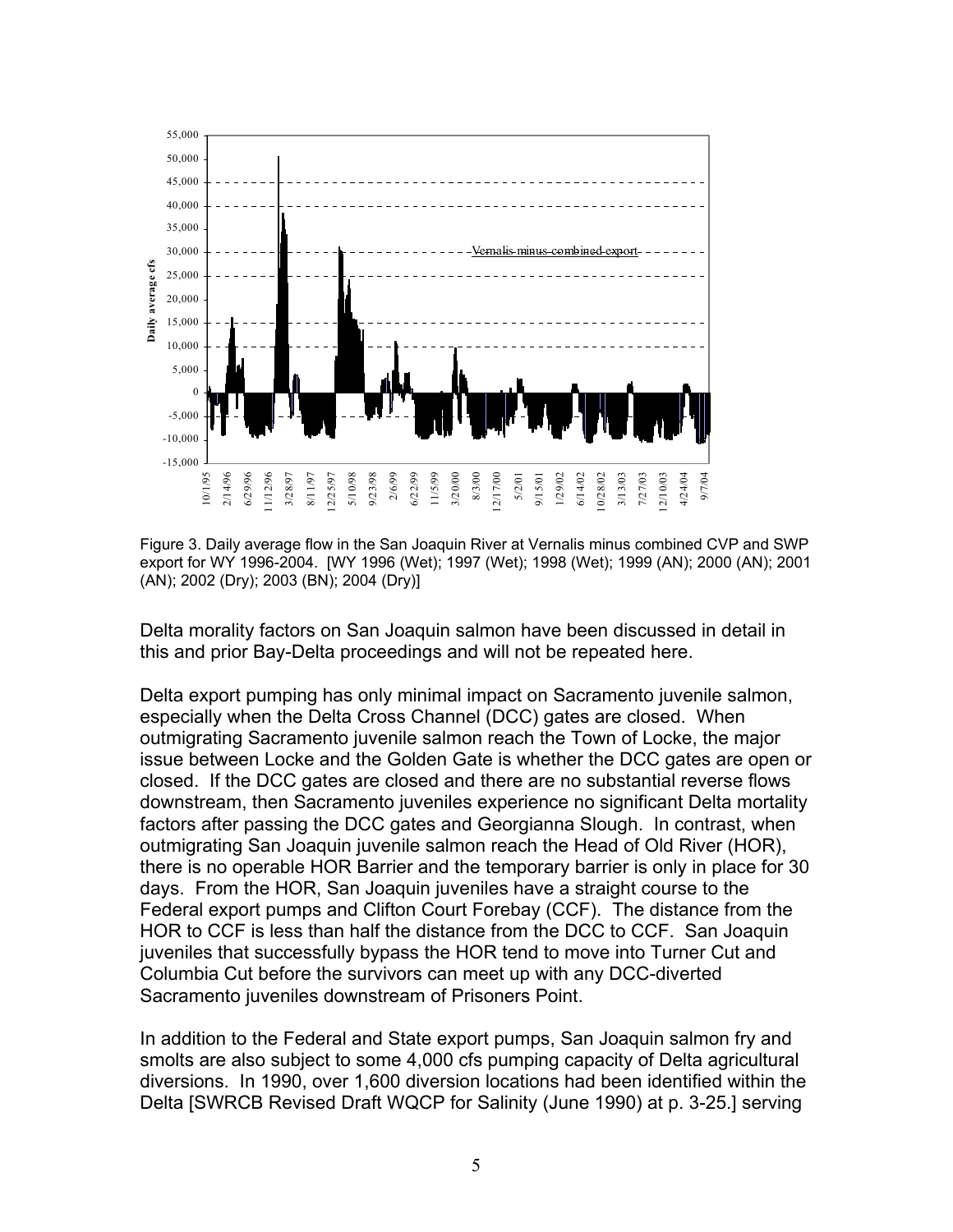some 538,000 acres of agricultural land within the Legal Delta [1991 Delta Atlas]. The impact of unscreened Delta agricultural diversions, especially in Critical and Dry water years, on San Joaquin salmon fry and smolts has not been assessed.

The State Board's own Environmental Report for the 1995 WCQP cited the substantially disproportionate impact of Delta export pumping on San Joaquin salmon outmigrants [Environmental Report (May 1995), p. V-83]:

Chinook salmon fry and smolt losses occur at the CVP and SWP export pumps year-round, but peak levels generally occur in later winter and spring, when the most abundant salmon race, the fall-run, passes through the Delta (DWR 1992a). The proportion of [Chinook salmon] outmigrants from the San Joaquin River system that show up at the CVP and SWP intakes is greater (20-70 percent) than the proportion of Sacramento River system outmigrants that show up at the intakes (2 percent) (BDOC 1993). Peak Chinook salmon losses due to SWP pumping from 1980 to 1987 occurred in April-June. The majority of SWP salmon losses have been attributed to predation by striped bass at Clifton Court Forebay. Other factors associated with the water projects, such as screen efficiencies and salvage operations, also influence salmon survival (DWR 1992a).

Thus proportionately, Delta export pumping has a 10:1 to up to 35:1 greater influence on San Joaquin salmon outmigrants than Sacramento outmigrants. As Figure 3 above shows, higher San Joaquin Basin flows outside of the 31-day VAMP period in years without flood management releases have been offset by increasing rate of Delta export pumping. Delta pumping creates such severe habitat conditions in the Delta for San Joaquin juvenile salmon that it is unreasonable to apply a production doubling goal to the San Joaquin Basin.

#### Flood Management Flows.

DWR's "Chronological Reconstructed Sacramento and San Joaquin Valley Water Year Hydrologic Classification Indices" shows that the San Joaquin system has highly variable and highly cyclical periods of wet and dry water years. The sixyear California Drought of 1987-1992 was followed by a six-year wet period from 1995 to 2000 of four Wet and two Above Normal water years, and then by a fouryear dry period from 2001 to 2004 of three Dry and one Below Normal water years.

San Joaquin fall-run salmon escapement numbers have long been analyzed using the simplistic relationship of spring flows to escapement two years later. See Figures 13, 15, and 16 of DFG Exhibit #15 (July 1987) for the State Board's Bay-Delta Hearing Process Phase I. More recently, see Figure 2 of DFG-EXH-08 (March 21, 2005) and Figure 5 of The Bay Institute's opening comments dated March 21, 2005. While there are a number of problems and deficiencies with these simplistic analyses, a key flaw is the unstated premise that the San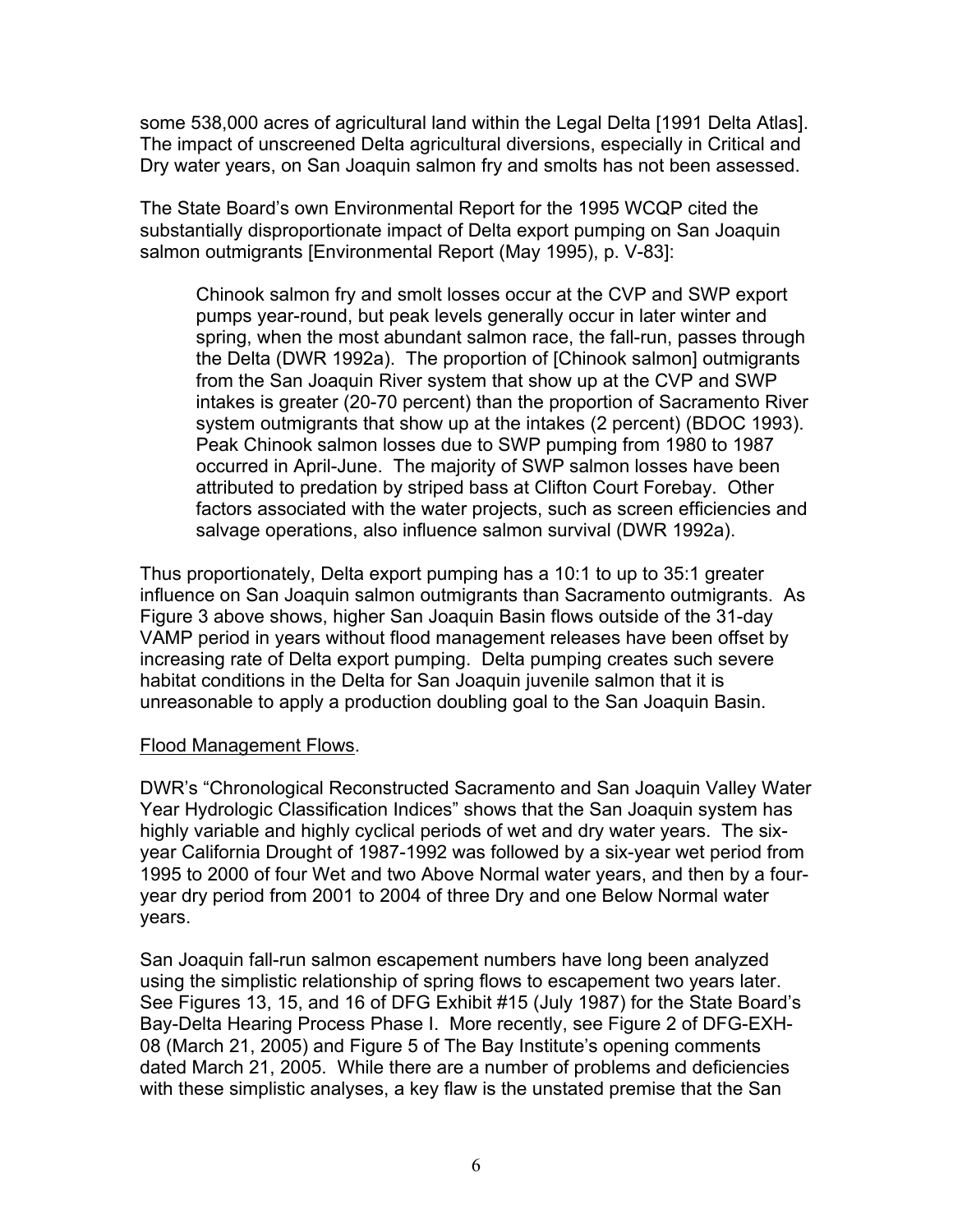Joaquin Basin reservoirs can store and then regulate and release flows in Wet and Above Normal water years so that steady high volumes of water over several months can be released for salmon smolt outmigration.

Each of the four San Joaquin Basin reservoirs have flood management requirements dictated by the U.S. Army Corps of Engineers (ACOE). For example, for the Don Pedro Project on the Tuolumne River, the operating flood control criteria are specified in the 1972 ACOE Flood Control Manual for the Don Pedro Project. In general terms, the flow at La Grange Dam (below Don Pedro Dam) must be managed to maintain seasonal flood storage space in Don Pedro Reservoir, yet not exceed 9,000 cfs as measured at the USGS gage at Ninth Street in Modesto, located just below the confluence of Dry Creek. A rain flood storage reservation of 340,000 acre-feet, corresponding to a reservoir elevation of 801.9 feet (28.1 feet below the maximum reservoir elevation of 830 feet) is specified by the ACOE for the period of October 7 to April 27. In years with above average snowpack, there are additional ACOE snowmelt parameters that may apply to the reservoir storage criteria. By agreement with the City and County of San Francisco, the Don Pedro Project has assumed the ACOE flood control requirements for the Tuolumne River system; i.e., CCSF reservoirs on the upper Tuolumne River have no flood control obligations.

Tuolumne River flood management flows are generally released (1) when the flood reservation elevation is approached and runoff projections indicate that the flood reservation space could be encroached and (2) when the flood reservation space is encroached and the ACOE determines an acceptable reservoir release schedule to reduce storage. Figure 6 shows the Don Pedro reservoir storage relative to the ACOE flood reservation space over the 1996-2004 water years. Figure 7 shows the flow at La Grange over the same time period - flood management flows were released in water years 1996-2001 and in 2004.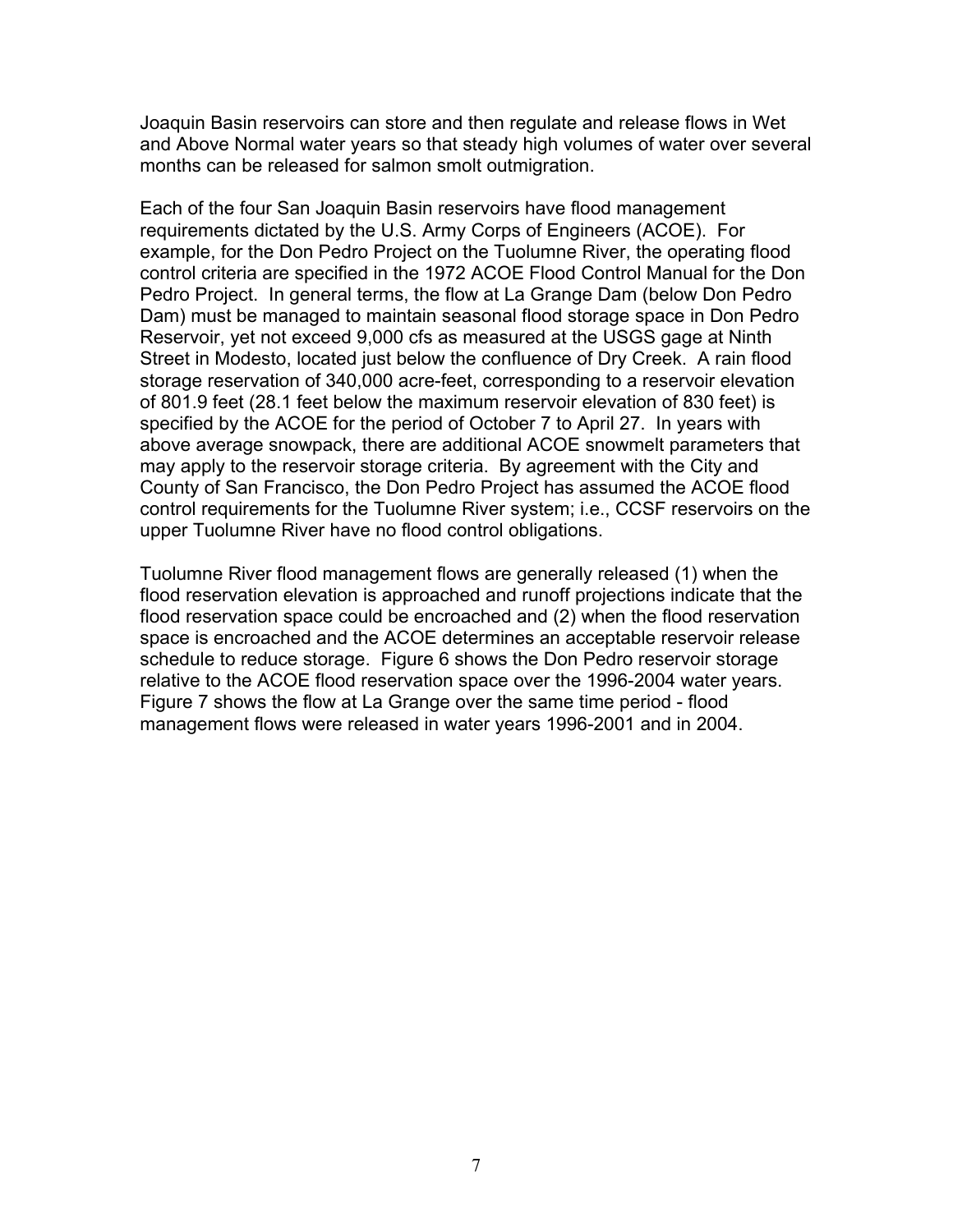

Figure 6. Don Pedro storage and USACE flood reservation space for WY 1996–2004. [WY 1996 (Wet); 1997 (Wet); 1998 (Wet); 1999 (AN); 2000 (AN); 2001 (AN); 2002 (Dry); 2003 (BN); 2004 (Dry)]



Figure 7. Daily average flow at La Grange for WY 1996–2004. [WY 1996 (Wet); 1997 (Wet); 1998 (Wet); 1999 (AN); 2000 (AN); 2001 (AN); 2002 (Dry); 2003 (BN); 2004 (Dry)]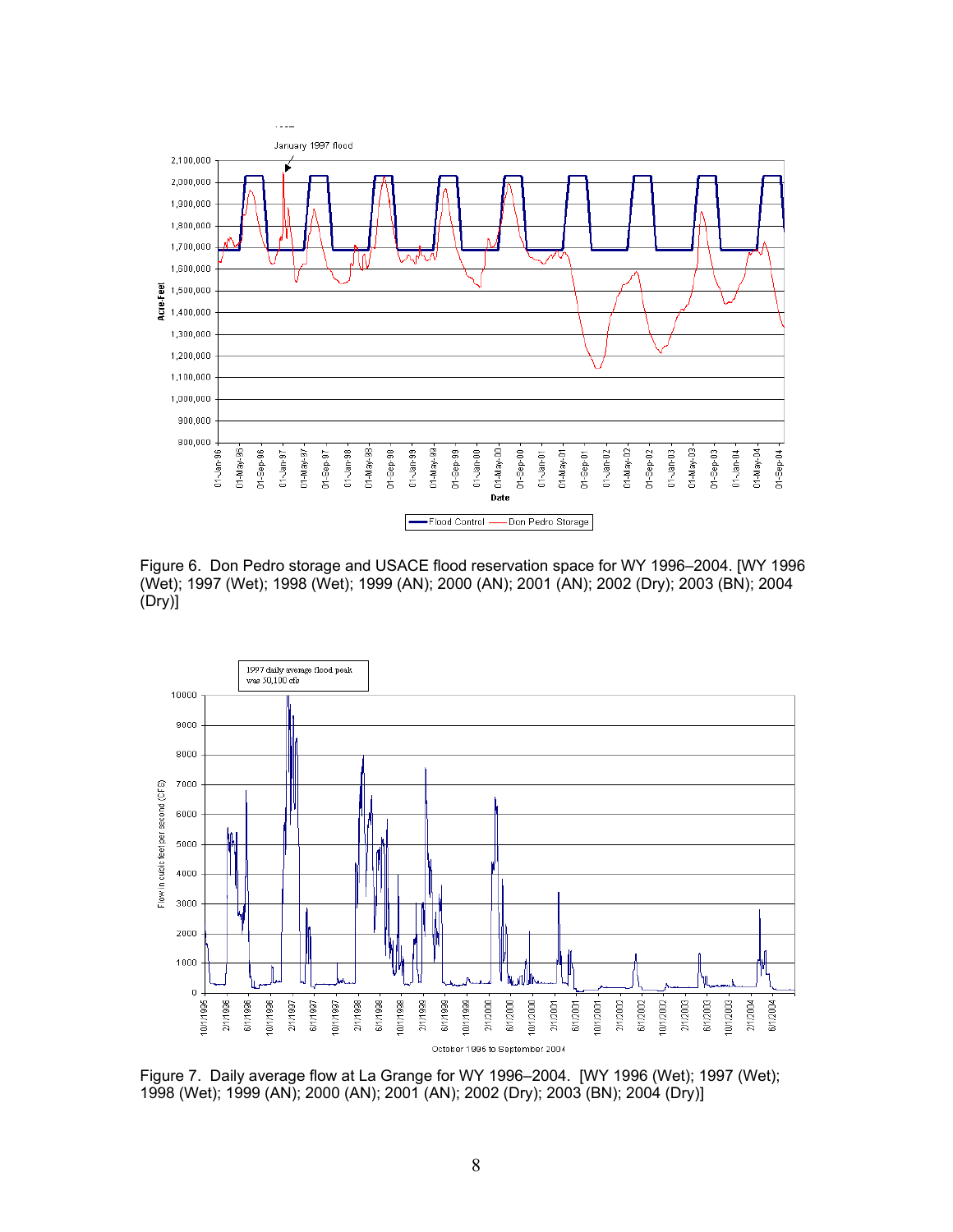In typical Wet and Above Normal water years, mandated flood management releases can begin as early as December and can continue until at least April 27 when the rain flood storage reservation requirement begins to be reduced. In certain Wet water years, flood control releases may be required to continue through June as is anticipated during the current water year. The reservoir operators are regulating releases in accordance with the ACOE requirements and in response to real-time rain flood events and snowmelt runoff within the watershed.<sup>1</sup>

How the role of flood management flows are ignored in simplistic analyses of the relationship between spring flows and later escapements may be seen by examining Figure 5 of The Bay Institute's March 21, 2005 opening comments (BAY-EXH-08), which is a graph showing "Escapement of San Joaquin Basin fall-run Chinook salmon (Stanislaus, Tuolumne and Merced Rivers only) plotted against average San Joaquin River flow (Vernalis) during the March-June period 2.5 years earlier when these fish migrated downstream as juveniles."<sup>2</sup> The graph includes seven open circles that are for years since the implementation of the May 1995 WQCP. Presumably the seven years are for March-June flows from 1996 to 2002 and fall escapements from 1998 through 2004. Water years 1996, 1997, and 1998 were Wet, 1999 and 2000 were Above Normal, and 2001 and 2002 were Dry.

As shown in Figures 2 and 7 above, flood management releases were made during the five water years 1996 through 2000. Based upon The Bay Institute's premise that high spring flows result in higher escapements 2.5 years later, it is assumed that the five open circles where March-June flows average 7,500 cfs<sup>3</sup> or greater represent escapements 2.5 years after the five Wet and Above Normal water years (1996-2002) during which flood management releases were made. Thus the 18 open and closed circles in The Bay Institute's Figure 5 where Vernalis flows are 7,500 cfs or greater during March-June represent water years when flood management releases were made in compliance with ACOE flood control requirements. As observed by Baker and Morhardt in "Survival of Chinook Salmon Smolts in the Sacramento-San Joaquin Delta and Pacific Ocean," in commenting on a graph similar to TBI's Figure 5, "As with the smolt data, there is a clear relationship when high flows are included in the analysis, but at flows below 10,000 cfs there is very little correlation between flows at

 $\overline{a}$  $<sup>1</sup>$  Major flood events, such as the January 1997 flood, do not guarantee a full reservoir. For</sup> example, following the January 1997 flood, Don Pedro reservoir did not fill because after the flood, the ACOE continued to require high flood management releases but normal precipitation dried up during the months following after the flood event.

 $2$  SJRGA is filing a separate specific response to The Bay Institute's March 21, 2005 opening comments.

 $3$  An average flow of 7,500 cfs for the period March through June (122 days) equals 1,814,445 acre-feet, or approximately the entire average unimpaired flow of the Upper San Joaquin River at Friant.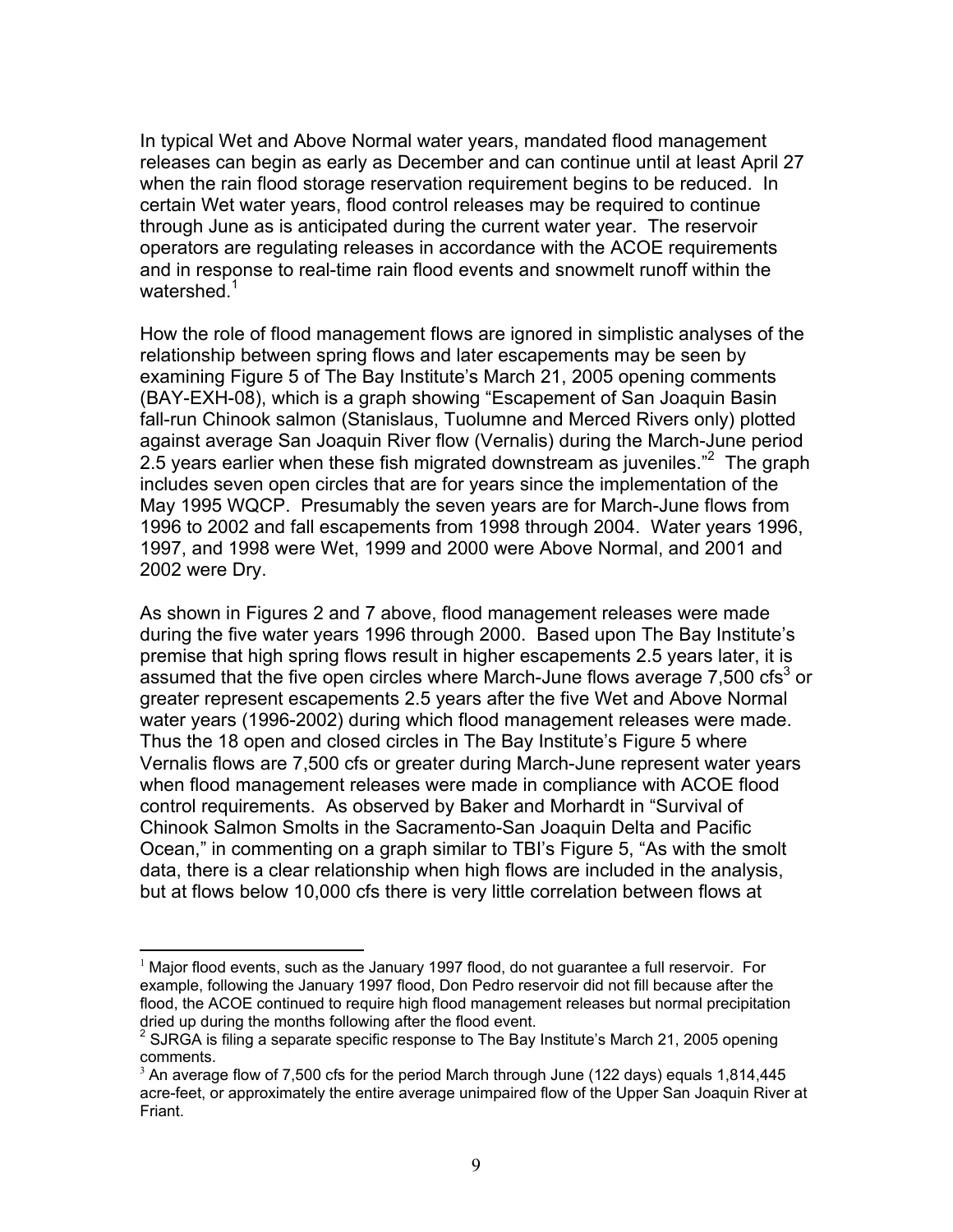Vernalis and escapement, and there is a very large amount of scatter in the data." Fish Bulletin 179(2) (2001): 163-182, at p.180.

High spring releases in the San Joaquin Basin are the direct result of mandated flood management releases – water that the reservoir operators are prohibited from storing by the ACOE. To assume that similar type releases can be provided on a regular basis and over several months is unrealistic and unreasonable. The Bay-Delta WQCP must focus on those flows that can be realistically managed.

## Potential Fry Contribution to San Joaquin Salmon Production.

Flood management releases would appear to make a significant contribution to the survival of salmon outmigrants through the Delta – mostly probably because those releases overcome adverse impacts from Delta pumping. But what salmon life stage is most benefited by flood management releases?

Fry emerge in the San Joaquin tributaries in January and February. In typical Wet and Above Normal water years, flood management release can begin as early as December. Flood management releases flush many fry out of the tributaries and into the Delta. Federal and State fish agencies have assumed the fry life stage makes no contribution to San Joaquin Basin salmon production and, consequently, they have concentrated entirely on the smolt life stage.<sup>4</sup> The Bay Institute's BAY-EXH-08 does not account for the movement of fry during the winter months and fry contribution to total salmon production in the San Joaquin Basin. While the two basins are unequal and the Delta mortality impacts on San Joaquin salmon are unequal, fall-run Chinook salmon in both basins are the same fish. Yet the fish agencies and the Bay Institute appear to ignore Sacramento Basin studies, which show that most fall-run juvenile chinook salmon leave the Sacramento system as fry, with the majority gone by the end of March. Feather River salmon emigration surveys conducted by DWR during 1996-1998 found that "most of the emigrating salmon were pre-smolt, and greater than 76% of all emigrants were smaller than 50 mm, demonstrating that most Feather River salmon emigrate well before smoltification." These results were found to be similar to historical Feather River emigration survey data from 1955 and 1967 through 1975 and lower American River surveys from 1994 through 1996. McEwan, Debbie, "Feather River Study: Highlights of the Salmon Emigration Surveys, 1996-1998, IEP Newsletter, Vol. 12, No. 4 (Fall 1999), at page 27.

The Bay Institute by concentrating on the March through June period further assumed that only the smolt life stage contributes to escapement. As suggested above, during years when flood management releases are made in the San Joaquin system, the fry that are being flushed out of the system may be a key factor contributing to higher San Joaquin Basin escapements. If there is a significant contribution of fry to escapement in Wet and Above Normal water

<sup>————————————————————&</sup>lt;br><sup>4</sup> DFG is now willing to consider protection of San Joaquin salmon fry but not at the expense of smolt protection. See DFG-EXH-08 (3/21/05) at p. 27.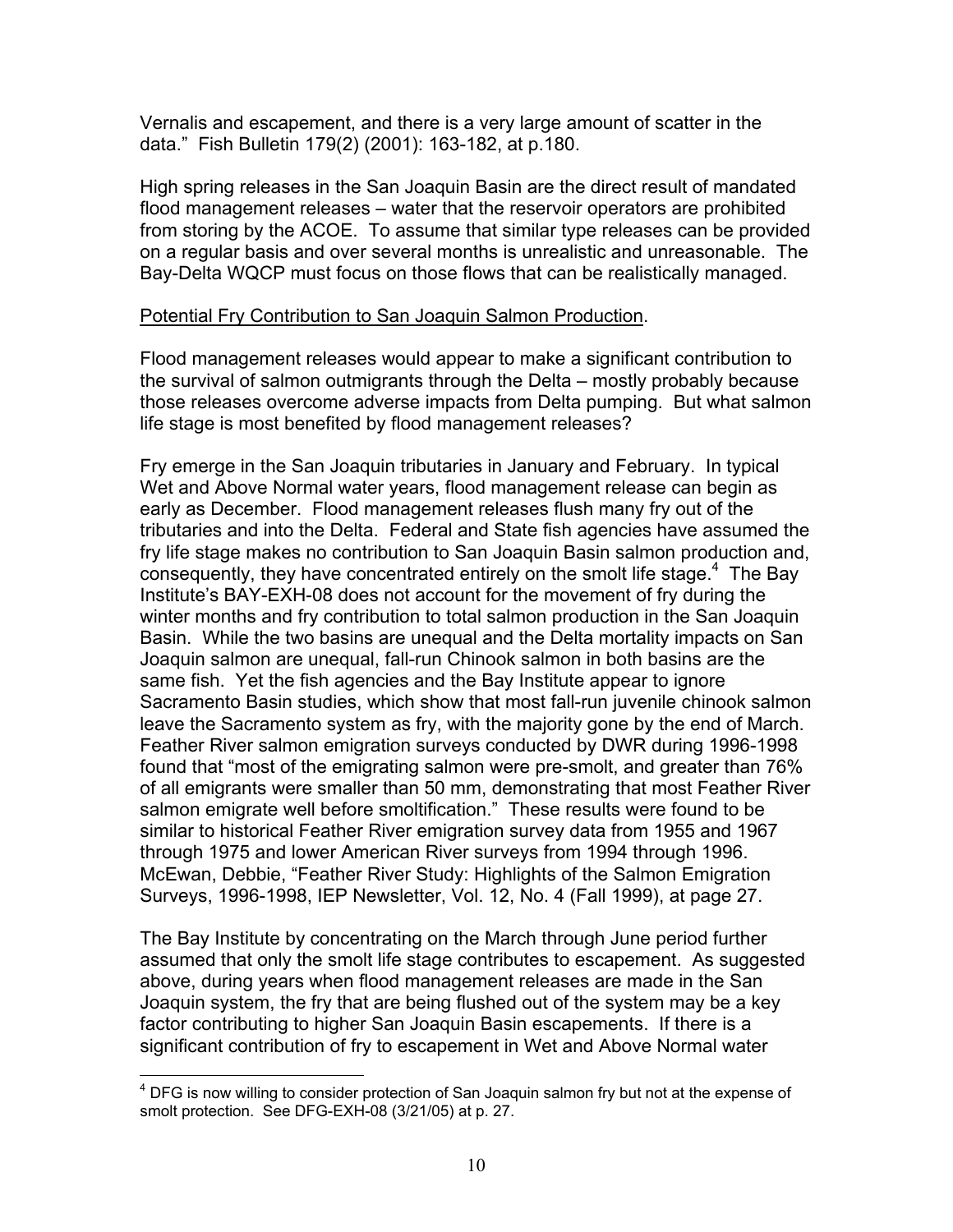years, that unquantified contribution could artificially inflate any perceived smolt survival based upon a regression of spring flow and escapement 2.5 years later. No fry studies have been conducted in the San Joaquin Basin.

#### 3. The 1995 Water Quality Control Plan's Salmon Narrative Objective Improperly Focuses Salmon Protection Away from the Bay-Delta Estuary.

The purpose of the 1995 Water Quality Control Plan is "to establish water quality measures which contribute to the protection of beneficial uses within the Bay-Delta Estuary," not for the protection of upstream areas and the ocean, which are outside of the Bay-Delta Estuary. [WQCP, p. 3] However, the salmon narrative objective does just that by providing,

"Water quality conditions shall be maintained, together with measures in the watershed, sufficient to achieve a doubling of natural production of Chinook salmon from the average production of 1967-1991, consistent with the provisions of State and federal law."

California Fish and Game Code Section 6911 defines production as the sum of the recreational and commercial catch plus escapement. Escapement from the harvest is measured in the upstream streams upstream of the Bay-Delta Estuary and recreational and commercial catch takes place primarily in the ocean. As been presented many times to the State Board, salmon production is dependent upon many factors, including, but not limited to, survival of adults and juveniles through the Delta, spawning and rearing habitat conditions in upstream areas, ocean conditions, and harvest. Total salmon production does not directly measure the success of adult salmon upmigration and juvenile salmon outmigration through the Delta, but instead is based upon the physical count of adult salmon caught in the ocean and found spawning in the upstream areas.

As Judge Candee stated in his Statement of Decision: "the Board was obligated to commence a water rights proceeding to implement river flow and operational requirements that will help protect salmon migration through the Bay-Delta region." Statement of Decision (May 5, 2003) at page 82, State Water Resources Control Cases, Case No. JC 4118.

Direct measurement of the success of adult and juvenile salmon movement through the Bay-Delta is possible and feasible. The monitoring of the survival of both Sacramento and San Joaquin salmon smolts through the Delta has occurred for many years. See, for example, SJRGA's "2004 Annual Technical Report on Implementation and Monitoring of the San Joaquin River Agreement and the Vernalis Adaptive Management Plan."

The Doubling Goals thereby misdirects and misplaces the purpose and focus of a Bay-Delta water quality control plan to areas outside of the Bay-Delta Estuary. The existing Salmon Narrative Objective is not appropriate for a Bay-Delta